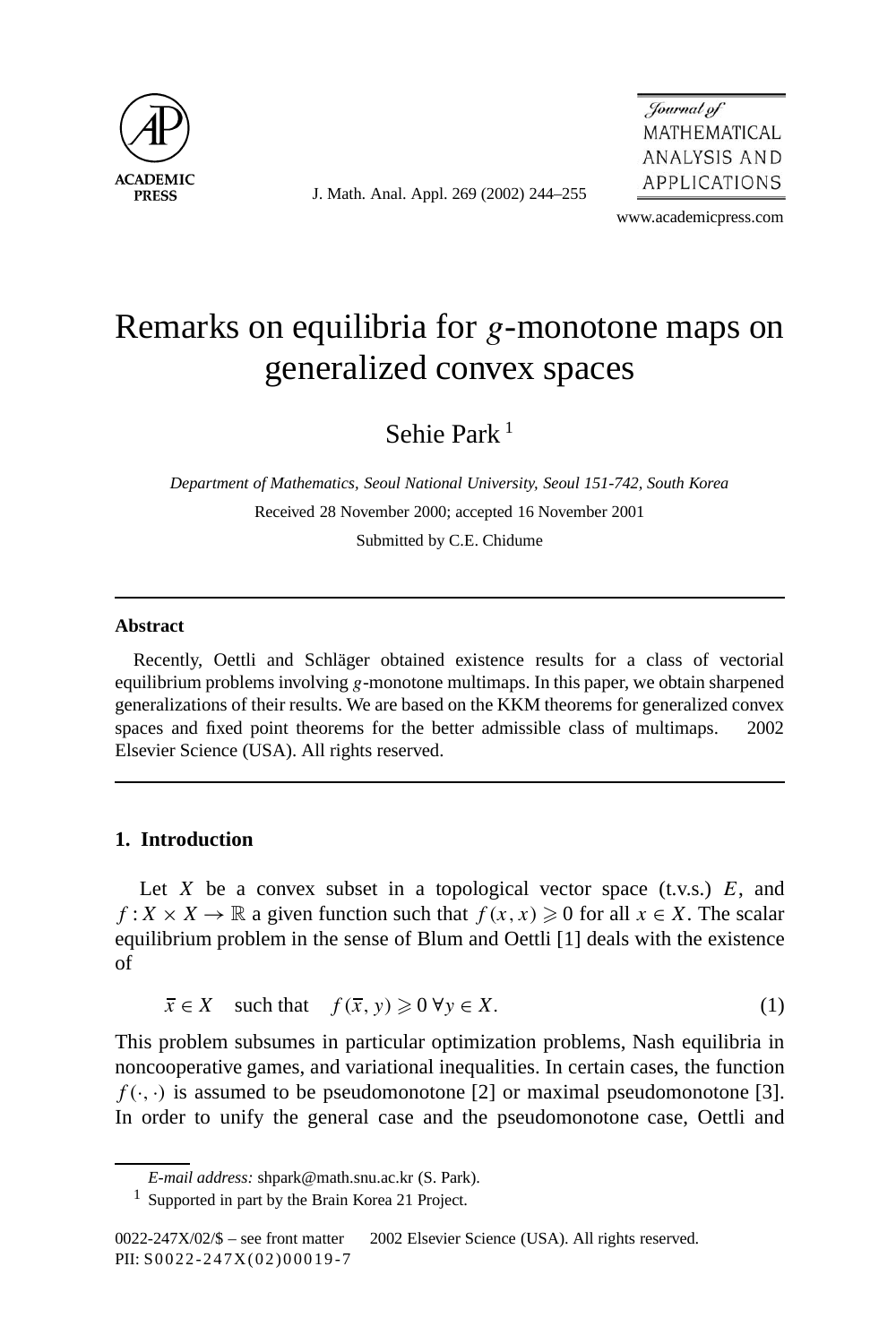Schläger [4] introduced another function  $g: X \times X \to \mathbb{R}$  and defined the *g*monotonicity and the maximal *g*-monotonicity of *f* .

Moreover, in 1998, Oettli and Schläger [5] obtained existence results for a class of vectorial equilibrium problems involving *g*-monotone multimaps. This was carried out as follows: there is given a multimap  $f : X \times X \to Z$ , Z a real t.v.s. For each  $x \in X$  there is given a closed convex cone  $P(x) \subset Z$  with  $P(x) \neq Z$  and int  $P(x) \neq \emptyset$ . (We use ⊂ instead of ⊆ in [4,5].) Then one asks for the existence of

$$
\overline{x} \in X \quad \text{such that} \quad f(\overline{x}, y) \not\subset -\text{int } P(\overline{x}) \,\forall y \in X. \tag{2}
$$

For technical reasons the following notion of *g*-monotonicity is used: for all  $x, y \in X$ ,

$$
f(x, y) \not\subset -\operatorname{int} P(x) \quad \Rightarrow \quad g(x, y) \subset -P(y),\tag{3}
$$

where  $g: X \times X \to Z$  is another multimap. The associated maximal g-monotonicity requires, in addition, that for all  $x \in X$ ,

$$
g(x, y) \subset -P(y) \forall y \in X \quad \Rightarrow \quad f(x, y) \not\subset -\inf P(x) \forall y \in X. \tag{4}
$$

It is interesting to note that the convex cones  $-\text{int } P(x)$  and  $-P(y)$  occurring in (2)–(4) can be replaced by more general sets  $C(x)$  and  $D(y)$ . This was done in Theorem 1 of [5]. Then, in Corollary 1 of [5], the requirement (4) was replaced by other, more practical, conditions.

In the second part of [5], a combination of equilibria and variational inequalities, called mixed equilibria, was considered: Given an additional multimap  $T: X \to L(E, Z)$ , we are concerned with the existence of

$$
\overline{x} \in X \quad \text{and} \quad \overline{\xi} \in T(\overline{x}) \quad \text{such that}
$$
\n
$$
f(\overline{x}, y) + \langle \overline{\xi}, y - \overline{x} \rangle \not\subset -\text{int } P(x) \quad \forall y \in X.
$$
\n(5)

The monotonicity requirement in this case does not refer to the map  $f(x, y)$  itself, but rather to the family of mappings  $f(x, y) + \langle \xi, y - x \rangle$  for all  $\xi \in T(X)$ .

It should be noticed that the main tools in [5] were the KKM theorem due to Ky Fan and the Fan–Glicksberg fixed point theorem. Those theorems are extended by the author to the KKM theorems for generalized convex spaces [6–9] and to fixed point theorems for the better admissible class of multimaps [7,10–12]. Therefore, from our new theorems, we can obtain sharpened generalizations of the whole results in [5]. Our main aim in this paper is to obtain such generalizations containing much more particular cases and, consequently, we show that theoretical grounds are much deeper than what we have thought.

#### **2. Generalized convex spaces and the KKM theorems**

We recall the following in [6–14]: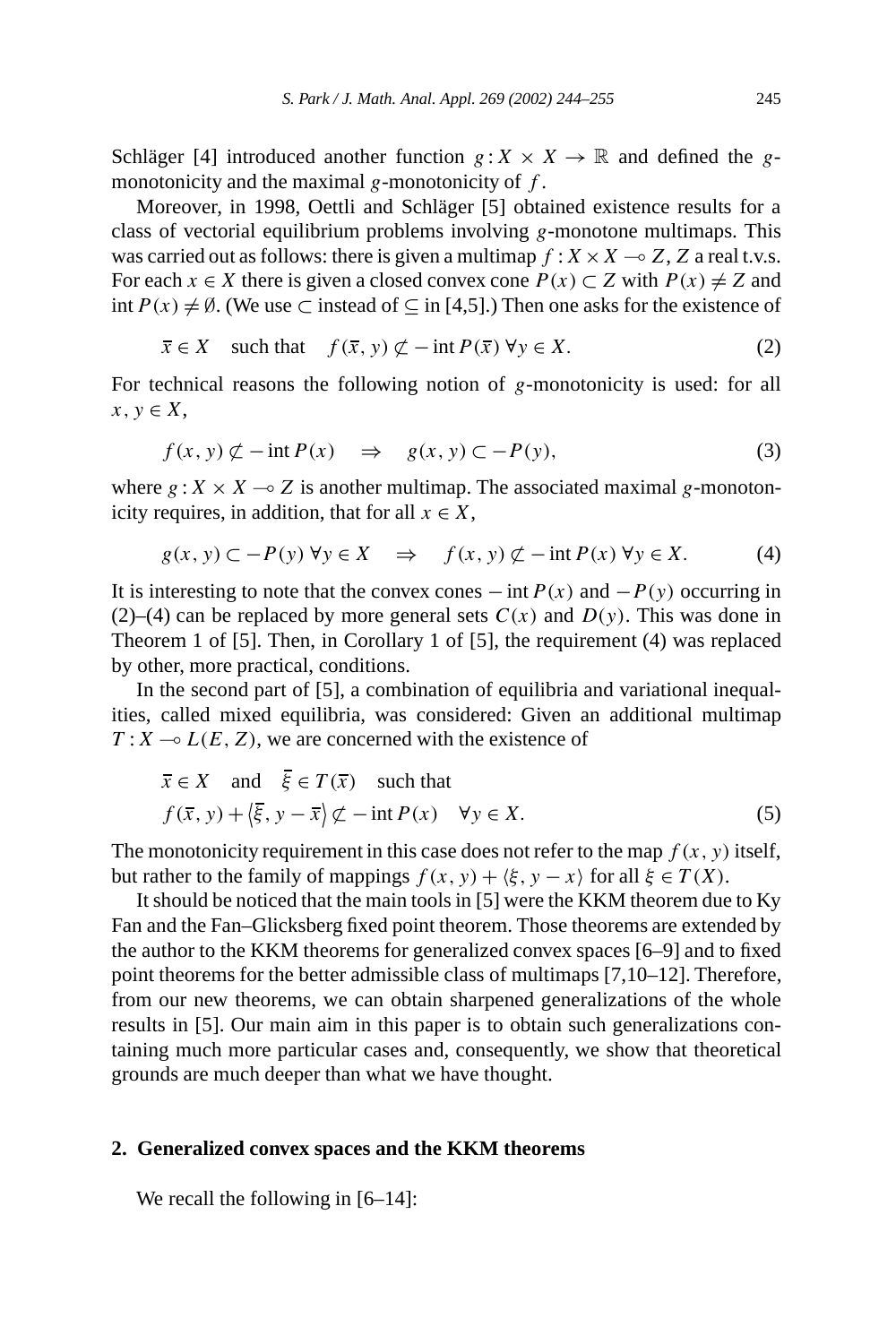A *generalized convex space* or a *G*-*convex space* (*X, D*;*Γ )* consists of a topological space *X* and a nonempty set *D* such that for each  $N = \{z_0, z_1, \ldots, z_n\}$  $\subset D$ , there exist a subset  $\Gamma(N) = \Gamma_N$  of *X* and a continuous function  $\phi_N : \Delta_n \to \Delta_N$ *Γ*(*N*) such that *J* ⊂ {0, 1, ..., *n*} implies  $\phi_N(\Delta_J) \subset \Gamma(\{z_j : j \in J\})$ , where  $\Delta_n$ is an *n*-simplex with vertices  $v_0, v_1, \ldots, v_n$  and  $\Delta_J = \text{co}\{v_j : j \in J\}$  the face of *∆n* corresponding to *J* .

In case to emphasize  $X \supset D$ ,  $(X, D; \Gamma)$  will be denoted by  $(X \supset D; \Gamma)$ ; and if  $X = D$ , then  $(X; \Gamma) := (X, X; \Gamma)$ .

There are a large number of examples of *G*-convex spaces. Typical examples are convex subsets of a t.v.s., convex spaces in the sense of Lassonde, and *C*-spaces due to Horvath. For other examples, see [6–9,13] and references therein.

For a *G*-convex space *(X, D*;*Γ )*, a multimap *F* : *D* - *X* is called a *KKM map* if  $\Gamma_N \subset F(N)$  for each  $N \in \langle D \rangle$ , where  $\langle D \rangle$  denotes the set of all nonempty finite subsets of *D*.

The following due to Knaster, Kuratowski, and Mazurkiewicz (simply, KKM) and others is well-known:

**The KKM Principle.** Let *D* be the set of vertices of an *n*-simplex  $\Delta_n$  and *F* : *D* →  $\Delta_n$  be a KKM map (that is, co *N* ⊂ *F*(*N*) for each *N* ∈  $\langle D \rangle$ ) with closed (resp. open) values. Then  $\bigcap_{z \in D} F(z) \neq \emptyset$ .

For a multimap  $F: D \to X$ , we define a multimap  $\overline{F}: D \to X$  by  $\overline{F}(z) := \overline{F(z)}$ for all  $z \in D$ , where denotes the closure operator.

The following is a KKM theorem for *G*-convex spaces due to the author [6,8,9]:

**Theorem 2.1.** *Let*  $(X, D; \Gamma)$  *be a G-convex space and*  $F: D \to X$  *a multimap such that*

- (1) *F has closed* (*resp. open*) *values*; *and*
- (2) *F is a KKM map.*

*Then*  ${F(z)}_{z \in D}$  *has the finite intersection property. Furthermore, if*

(3)  $\bigcap_{z \in M} \overline{F}(z)$  *is compact for some*  $M \in \langle D \rangle$ ,

*then we have*

$$
\bigcap_{z\in D} \overline{F}(z) \neq \emptyset.
$$

From the closed version of Theorem 2.1, we deduced the following equivalent formulation in [9]: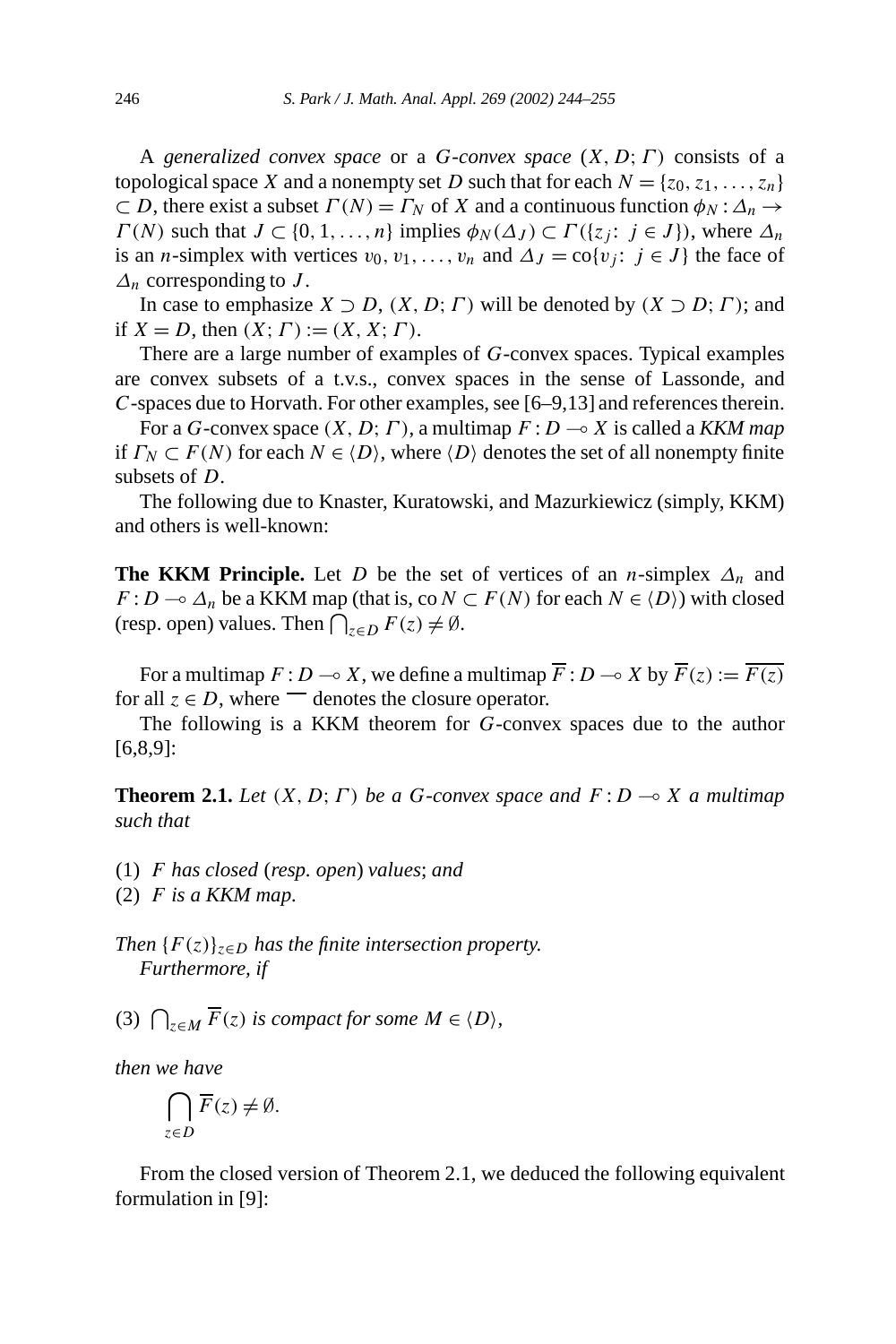**Theorem 2.2.** *Let*  $(X, D; \Gamma)$  *be a G-convex space and*  $F: D \to X$  *a map such that*

- (1)  $\bigcap_{z \in D} \overline{F}(z) = \bigcap_{z \in D} F(z)$  (that is, *F* is transfer closed-valued);
- (2)  $\overline{F}$  *is a KKM map*; *and*
- (3)  $\bigcap_{z \in M} \overline{F}(z)$  *is compact for some*  $M \in \langle D \rangle$ *.*

*Then we have*  $\bigcap_{z \in D} F(z) \neq \emptyset$ *.* 

For a *G*-convex space  $(X \supset D; \Gamma)$ , a subset *Y* of *X* is called a *G*-convex *subspace* of  $(X \supset D; \Gamma)$  if  $(Y, Y \cap D; \Gamma')$  is a *G*-convex space where  $\Gamma'_{A} :=$ *Γ*<sub>*A*</sub>  $\cap$  *Y* for *A*  $\in$   $\langle Y \cap D \rangle$ .

For a *G*-convex space  $(X \supset D; \Gamma)$ , we obtained another form of the KKM theorem with a more general coercivity (or compactness) condition in [9]:

**Theorem 2.3.** *Let*  $(X \supset D; \Gamma)$  *be a G*-convex space, *K a nonempty compact subset of X, and F* : *D* - *X a multimap such that*

- (1)  $\bigcap_{z \in D} F(z) = \bigcap_{z \in D} \overline{F}(z);$
- (2)  $\overline{F}$  *is a KKM map*; *and*
- (3) *for each*  $N \in \{D\}$ *, there exists a compact G-convex subspace*  $L_N$  *of X containing N such that*

$$
L_N \cap \bigcap \{ \overline{F}(z) \colon z \in L_N \cap D \} \subset K.
$$

*Then*  $K \cap \bigcap \{F(z): z \in D\} \neq \emptyset$ .

### **3. Better admissible multimaps**

Let *(X, D*;*Γ )* be a *G*-convex space and *Y* a topological space. We define *the better admissible class*  $\mathfrak{B}$  of multimaps from *X* into *Y* as follows [7]:

 $F \in \mathfrak{B}(X, Y) \Leftrightarrow F : X \to Y$  is a map such that for any  $N \in \langle D \rangle$  with  $|N| =$  $n + 1$  and any continuous map  $p : F(\Gamma_N) \to \Delta_n$ , the composition

$$
\Delta_n \xrightarrow{\phi_N} \Gamma_N \xrightarrow{F|_{\Gamma_N}} F(\Gamma_N) \xrightarrow{p} \Delta_n
$$

has a fixed point.

Let *X* be a nonempty convex subset of a t.v.s. *E* and *Y* a topological space. A *polytope P* in *X* is any convex hull of a nonempty finite subset of *X*; or a nonempty compact convex subset of *X* contained in a finite dimensional subspace of *E*.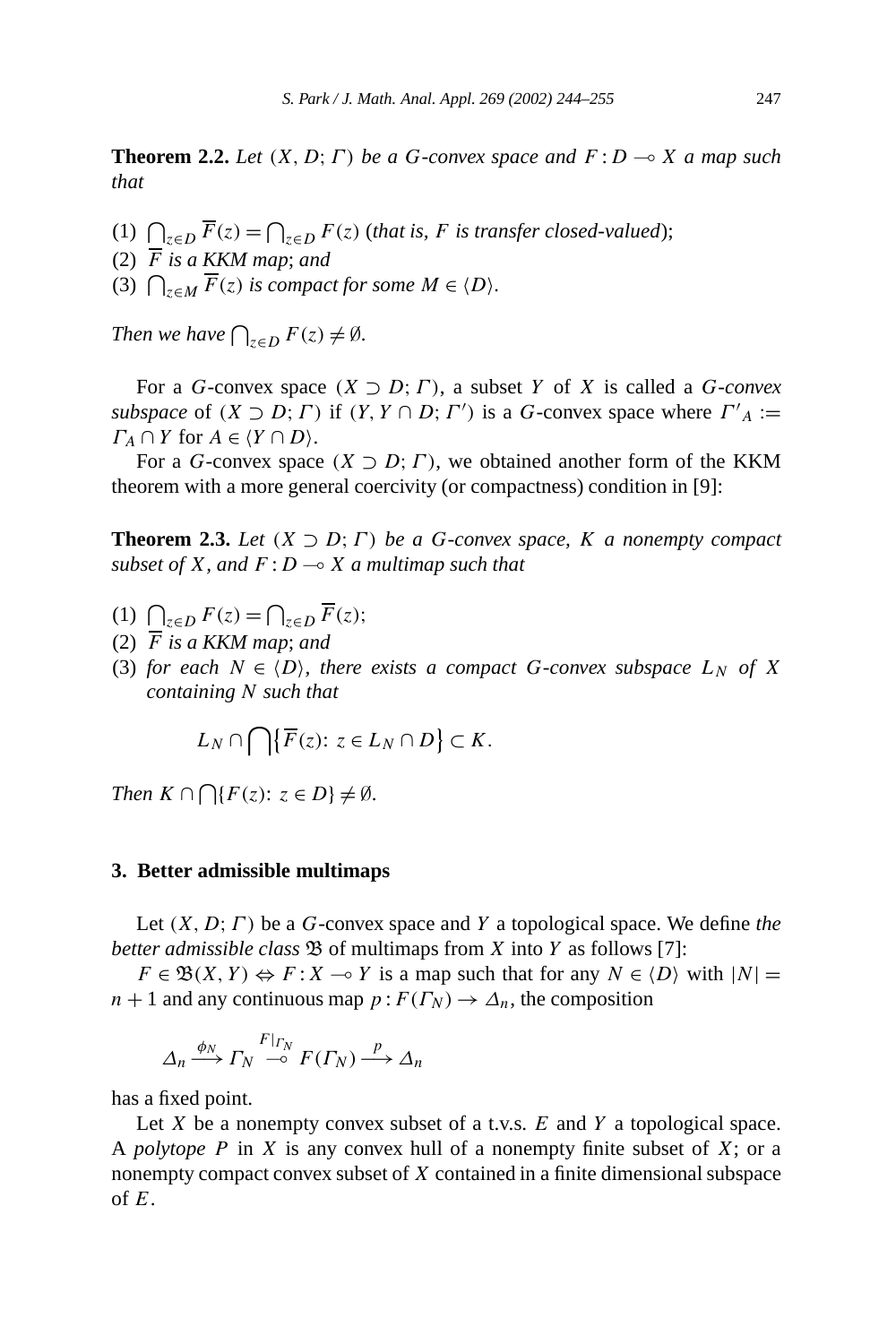For multimaps defined on a convex set  $X$ , the better admissible class  $\mathfrak B$  reduces to the following [10–12]:

 $F \in \mathfrak{B}(X, Y) \Leftrightarrow F : X \to Y$  is a map such that for any polytope *P* in *X* and any continuous map  $f: F(P) \to P$ ,  $f \circ (F|_P): P \to P$  has a fixed point.

Subclasses of  $\mathfrak B$  are classes of continuous functions  $\mathbb C$ , the Kakutani maps  $\mathbb K$  (u.s.c. with closed convex values and codomains are convex spaces), the Aronszajn maps M (u.s.c. with  $R_{\delta}$  values), the acyclic maps V (u.s.c. with acyclic values), the Powers maps  $V_c$  (finite compositions of acyclic maps), the O'Neill maps N (continuous with values of one or *m* acyclic components, where *m* is fixed), the approachable maps A (whose domains and codomains are uniform spaces), admissible maps of Górniewicz, *σ* -selectionable maps of Haddad and Lasry, permissible maps of Dzedzej, the class  $\mathbb{K}_c^+$  of Lassonde, the class  $\mathbb{V}_c^+$  of Park et al., and approximable maps of Ben-El-Mechaiekh and Idzik, and many others. Those subclasses are all examples of the admissible class  $\mathfrak{A}_{c}^{\kappa}$  of Park. Some examples of maps in  $\mathfrak B$  not belonging to  $\mathfrak A_c^\kappa$  were given recently. For details, see [7,10–12].

We give another class of multimaps:

For any topological space *Y* and a *G*-convex space *(X, D*;*Γ )*, a map *T* : *Y* - *X* is called a  $\Phi$ -*map* if there exists a map  $S: Y \to D$  such that

(i) for each  $y \in Y$ ,  $M \in \langle S(y) \rangle$  implies  $\Gamma_M \subset T(y)$ ; and

(ii)  $Y = \bigcup \{ \text{int } S^{-}(x) : x \in D \}.$ 

The following is given in [14]:

**Lemma 3.1.** *Let K be a Hausdorff compact space, (X, D*;*Γ ) a G-convex space, and*  $T: K \to X$  *a*  $\Phi$ *-map. Then T has a continuous selection*  $f: K \to X$ ; *that is,*  $f(y) \in T(y)$  *for all*  $y \in K$ *. More precisely, there exist two continuous functions*  $p: K \to \Delta_n$  *and*  $\phi_N: \Delta_n \to \Gamma_N$  *such that*  $f = \phi \circ p$  *for some*  $N \in \langle D \rangle$  *with*  $|N| = n + 1$ .

### **4. Existence of equilibria**

In this section, we begin with the following general existence theorem for solutions of vectorial equilibrium problems involving *g*-monotone multimaps:

**Theorem 4.1.** *Let*  $(X \supset Y; \Gamma)$  *be a G*-convex space and *Z a* nonempty set. *Let*  $C: X \to Z$ ,  $D: Y \to Z$ ,  $f: X \times X \to Z$ ,  $g: X \times Y \to Z$  *be multimaps and*  $F: Y \to X$  *a multimap defined by*  $F(y) := \{x \in X: g(x, y) \subset D(y)\}$  *for*  $y \in Y$ *. Suppose that*

(i) ∀*x* ∈ *X*, ∀*y* ∈ *Y*, *f*(*x*, *y*) ⊄  $C(x)$  ⇒  $g(x, y)$  ⊂  $D(y)$ ;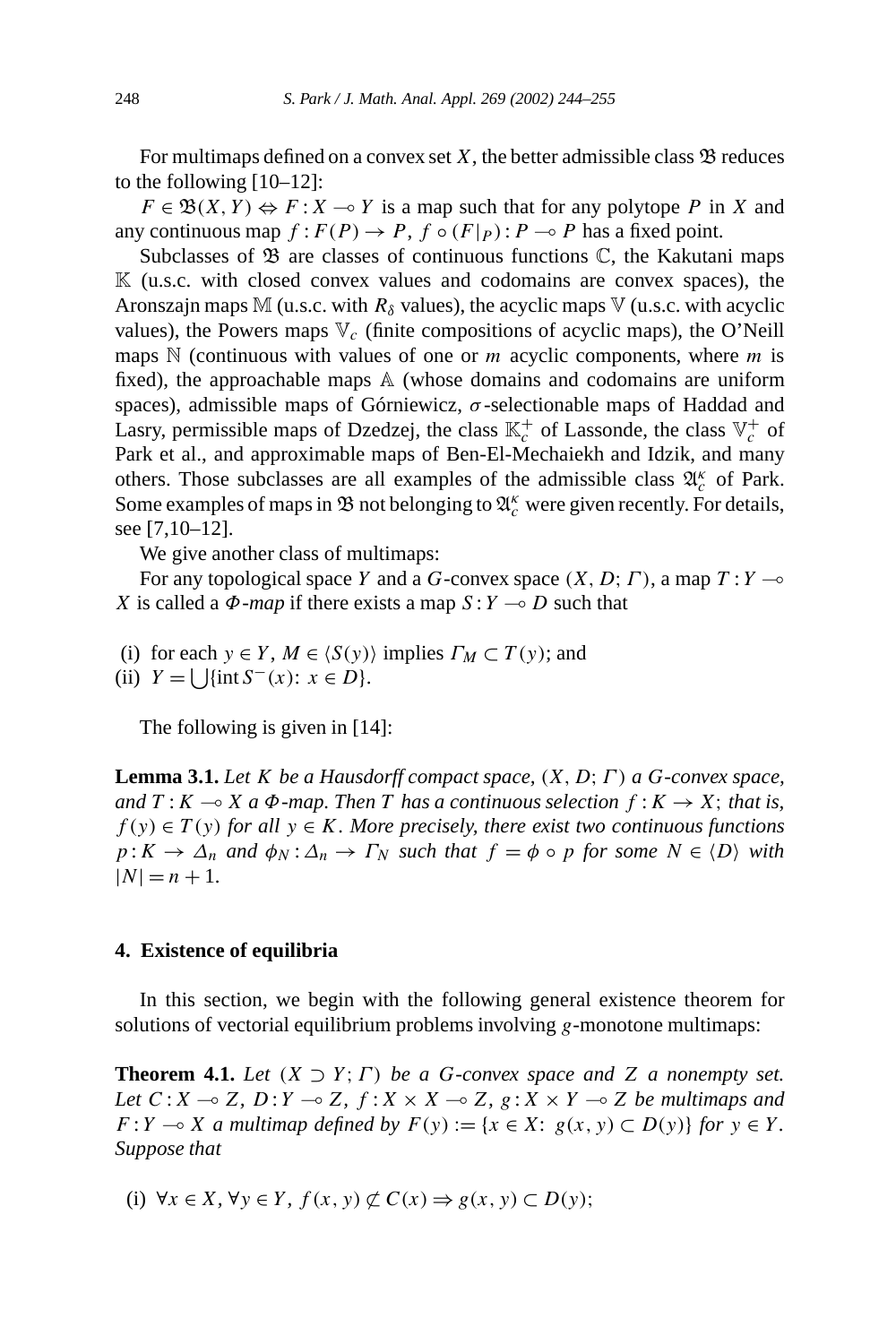- (ii) *F is transfer closed-valued*;
- (iii)  $\forall x \in X, \{y \in X: f(x, y) \subset C(x)\}\$ is *Γ*-convex;
- (iv) ∀*x* ∈ *X, g(x, y)* ⊂ *D(y)* ∀*y* ∈ *Y* ⇒ *f (x, y)* ⊂ *C(x)* ∀*y* ∈ *Y* ;
- (v) ∀*x* ∈ *X, f*(*x, x*)  $\notsubset C(x)$ *; and*
- (vi)  $\bigcap_{y \in M} \overline{F}(y)$  *is compact for some*  $M \in \langle Y \rangle$ *.*

*Then there exists an*  $\overline{x} \in X$  *such that*  $f(\overline{x}, y) \not\subset C(\overline{x})$  *for all*  $y \in Y$ *.* 

**Proof.** Note that (ii) means

$$
\bigcap_{y \in Y} F(y) = \bigcap_{y \in Y} \overline{F}(y). \tag{6}
$$

We claim that  $F: Y \to X$  is a KKM map. In fact, for any  $\{y_1, \ldots, y_n\} \in \langle Y \rangle$ , suppose that there exists an  $x \in \Gamma({y_1, ..., y_n})$  such that  $x \notin F(y_i)$  for all *i*. Then  $g(x, y_i) \not\subset D(y_i)$  for all  $i = 1, 2, ..., n$  and hence, by (i), we have  $f(x, y_i) \subset$ *C(x)*. Now by (iii), we have  $f(x, x) \subset C(x)$ , which contradicts (v). Therefore,

$$
\overline{F}: Y \longrightarrow X \text{ is a KKM map.} \tag{7}
$$

Note that (vi) is the same to condition (3) of Theorem 2.2 with  $Y = D$ . Therefore, by Theorem 2.2, we have an  $\bar{x} \in \bigcap_{y \in Y} F(y)$ . Hence  $g(\bar{x}, y) \subset D(y)$  for all  $y \in Y$ . By (iv), this implies  $f(\overline{x}, y) \not\subset C(\overline{x})$  for all  $y \in Y$ .  $\Box$ 

**Remark.** Theorem 4.1 reduces to Oettli and Schläger [5, Theorem 1] whenever  $X = Y$  is a compact convex subset of a t.v.s., *Z* is a t.v.s., and *F* is closed-valued.

**Theorem 4.1 .** *Under the hypothesis of Theorem* 4.1*, let us replace* (vi) *by the following*:

(vi') *there exists a nonempty compact subset*  $K$  *of*  $X$  *such that for any*  $N \in \{Y\}$ , *there exists a compact*  $G$ *-convex subspace*  $L_N$  *of*  $X$  *containing*  $N$  *such that* 

$$
L_N \cap \bigcap_{y \in L_N \cap Y} \overline{F}(y) \subset K.
$$

*Then there exists an*  $\bar{x} \in K$  *such that*  $f(\bar{x}, y) \not\subset C(\bar{x})$  *for all*  $y \in Y$ *.* 

**Proof.** As in the proof of Theorem 4.1,  $F: Y \to X$  is a KKM map. Further, (vi ) implies condition (3) of Theorem 2.3. Therefore, by our KKM Theorem 2.3, we have an  $\bar{x} \in K$  such that  $\bar{x} \in \bigcap \{F(y): y \in Y\}$ . Hence  $g(\bar{x}, y) \subset D(y)$  for all *y* ∈ *Y*. By (iv), this implies  $f(\bar{x}, y) \not\subset C(\bar{x})$  for all *y* ∈ *Y*. This completes our proof.  $\Box$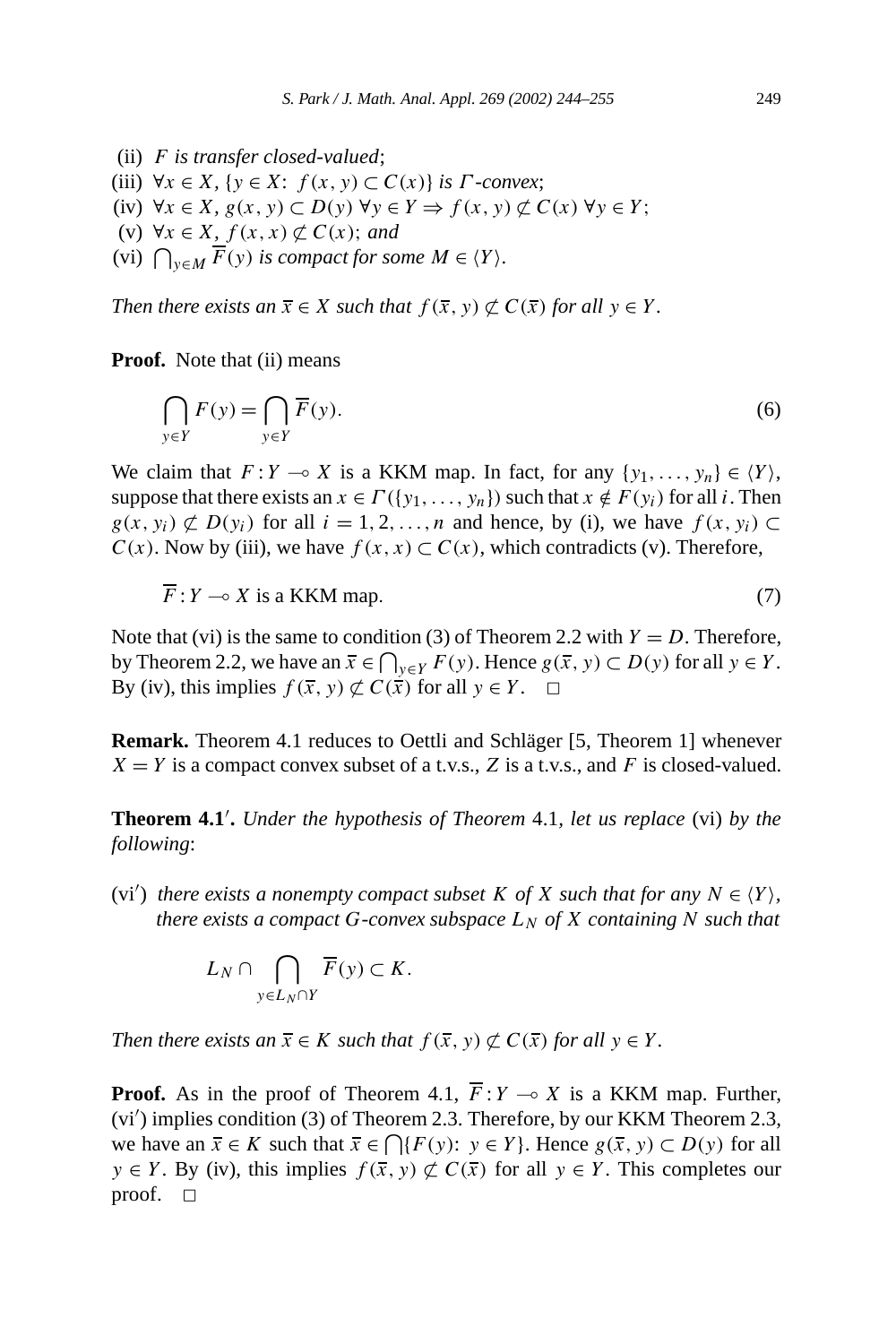**Remark.** In the case when  $X = Y$  is a convex subset of a t.v.s., Z a t.v.s., and F is closed-valued, Oettli and Schläger [5, Remark 1] observed that the following coercivity condition works instead of (vi):

(vi'') there exists a nonempty compact set  $K \subset X$  and a compact convex subset *L* ⊂ *X such that, for every*  $x \in X \backslash K$ *, there exists*  $y \in L$  *with*  $g(x, y) \not\subset L$ *D(y).*

We show that  $(vi'') \Rightarrow (vi')$ . In fact, we can put  $L_N = \overline{co}(L \cup N)$ . For any *x* ∈ *X* \ *K* and *y* ∈ *L* ⊂ *L<sub>N</sub>* satisfying *g*(*x, y*)  $\subset$  *D*(*y*), we have

$$
x \notin \{x \in X : g(x, y) \subset D(y)\} = \overline{F}(y).
$$

Let *X* and *Z* be t.v.s. According to [5], given a multimap  $h: X \rightarrow Z$  and a convex cone  $P \subset Z$ , we say that *h* is *right P-convex* if, for all  $x, y \in X$  and *α* ∈ [0*,* 1],

$$
h(\alpha x + (1 - \alpha)y) \subset \alpha h(x) + (1 - \alpha)h(y) - P.
$$

Similarly, *h* is said to be *left P-convex* if

$$
h(\alpha x + (1 - \alpha)y) + P \supset \alpha h(x) + (1 - \alpha)h(y).
$$

If *h* is single-valued, then both notions coincide with ordinary *P*-convexity.

Let *X* be a nonempty convex subset of a t.v.s. *E*. For every  $x \in X$ , let  $P(x)$  be a closed convex cone (not necessarily pointed) of a t.v.s. *Z* such that int  $P(x) \neq \emptyset$ and  $P(x) \neq Z$ .

We use Theorem 4.1' to the case  $X = Y$ ,  $g(x, y) := -f(x, y)$ ,  $C(x) :=$  $-\text{int }P(x)$ ,  $D(x) := -P(x)$ , and obtain the following more practical form as in [5]:

**Corollary 4.2.** Let *X* be a nonempty convex subset of a t.v.s. *E* and  $f: X \times X \to Z$ *a map such that*

- (i) *for all*  $x, y \in X$ ,  $f(x, y) \not\subset \text{–}int P(x)$  *implies*  $f(y, x) \subset \text{–}P(y)$ ;
- (ii) *for all*  $y \in X$ *,*  $f(y, \cdot)$  *is l.s.c.*;
- (iii) *for all*  $x \in X$ *,*  $f(x, \cdot)$  *is right*  $P(x)$ *-convex*;
- (iv) *the map* int  $P(\cdot)$  *has open graph in*  $X \times Z$ ;
- (v) *for all*  $x, y \in X$ *,*  $f(\cdot, y)$  *is u.s.c. and compact-valued on*  $[x, y]$ ;
- (vi) *for all*  $x \in X$ *,*  $f(x, x) \not\subset \text{–} \text{int } P(x)$ *; and*
- (vii) *there exists a nonempty compact subset*  $K$  *of*  $X$  *such that for any*  $N \in \{X\}$ , *there exists a compact convex subset*  $L_N$  *of*  $X$  *containing*  $N$  *such that*

$$
L_N \backslash K \subset \bigcup_{y \in L_N} \left\{ x \in X : f(x, y) \subset -\inf P(x) \right\}.
$$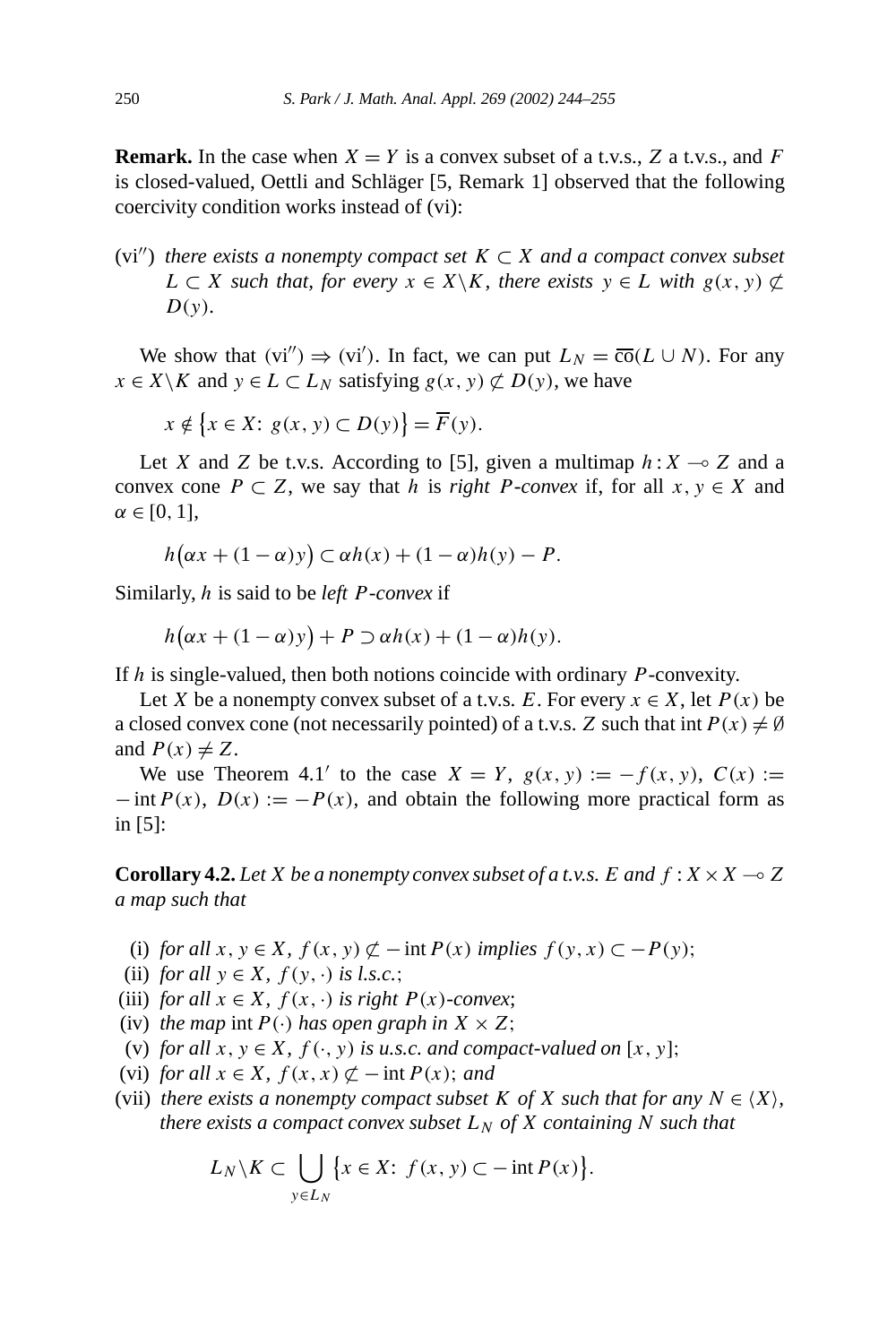*Then there exists*

 $\overline{x} \in K$  *such that*  $f(\overline{x}, y) \not\subset -\text{int } P(\overline{x}) \forall y \in X$ .

**Remark.** [5, Corollary 1] is just Corollary 4.2 with condition (vi'') instead of (vii).

### **5. Mixed equilibria**

In this section, let *E* and *Z* be t.v.s. and *L(E, Z)* denote the space of all continuous linear operators  $E \to Z$ . For  $\phi \in L(E, Z)$ , we write  $\langle \phi, x \rangle := \phi(x)$ and, for  $\Phi \subset L(E, Z)$ ,  $\langle \Phi, x \rangle := \{ \langle \phi, x \rangle : \phi \in \Phi \}$ . Suppose that  $L(E, Z)$  is topologized in such a way that it is a Hausdorff t.v.s. and  $\langle \cdot, \cdot \rangle$  is continuous on *M*  $\times$  *E* whenever *M*  $\subset$  *L*(*E*, *Z*) is compact. The map *P* : *X*  $\sim$  *Z* remains as in Section 4.

**Theorem 5.1.** *Let X be a nonempty compact convex subset of*  $E, M \subset L(E, Z)$ *a nonempty compact convex subset, and f, g* :*X* × *X* - *Z. Suppose that*

- (i)  $T \in \mathfrak{B}(X, M)$ ;
- (ii) *for all*  $y \in X$ *, g*( $\cdot$ *, y) is l.s.c. and compact-valued*;
- (iii) *for all*  $x \in X$ *,*  $f(x, \cdot)$  *and*  $g(\cdot, x)$  *are right*  $P(x)$ *-convex*;
- (iv) *for all*  $x, y \in X$  *and*  $\xi \in M$ , *if*  $f(x, y) + \langle \xi, y x \rangle \not\subset -\inf P(x)$ *, then*  $g(x, y) - \langle \xi, y - x \rangle \subset -P(y);$
- (v) *for all*  $x \in X$  *and*  $\xi \in M$ , *if*  $g(x, y) \langle \xi, y x \rangle \subset P(y)$   $\forall y \in X$ , then  $f(x, y) + \langle \xi, y - x \rangle \not\subset -\text{int } P(x) \,\forall y \in X;$  *and*
- (vi) *for all*  $x \in X$ *,*  $f(x, x) \not\subset \text{int } P(x)$ *.*

*Then there exist*  $\overline{x} \in X$  *and*  $\overline{\xi} \in T(\overline{x})$  *such that* 

$$
f(\overline{x}, y) + \langle \overline{\xi}, y - \overline{x} \rangle \not\subset -\text{int } P(\overline{x}) \quad \forall y \in X.
$$

**Proof.** By condition (v) it suffices to show the existence of  $(\bar{x}, \bar{\xi})$  satisfying

 $\overline{x} \in X$ ,  $\overline{\xi} \in T(\overline{x})$ ,  $g(\overline{x}, y) - \langle \overline{\xi}, y - \overline{x} \rangle \subset -P(y)$   $\forall y \in X$ . (8) Since  $-P(y) = \bigcap \{z - P(y): z \in \text{int } P(y)\}\$ , (8) holds if, for all *y* ∈ *X* and  $z \in \text{int } P(y)$ ,  $(\overline{x}, \overline{\xi})$  is contained in

$$
R(y, z) := \left\{ (x, \xi) \in X \times M \colon \xi \in T(x), \ g(x, y) - \langle \xi, y - x \rangle \subset z - P(y) \right\}.
$$

As in the proof of [5, Theorem 2], the Hausdorff compact set *M* is covered by the open sets

$$
U(x) := \bigcap_{j=1}^{m} \{ \xi \in M \colon g(x, y_j) - \langle \xi, y_j - x \rangle \subset z_j - \inf P(y_j) \}, \quad x \in X.
$$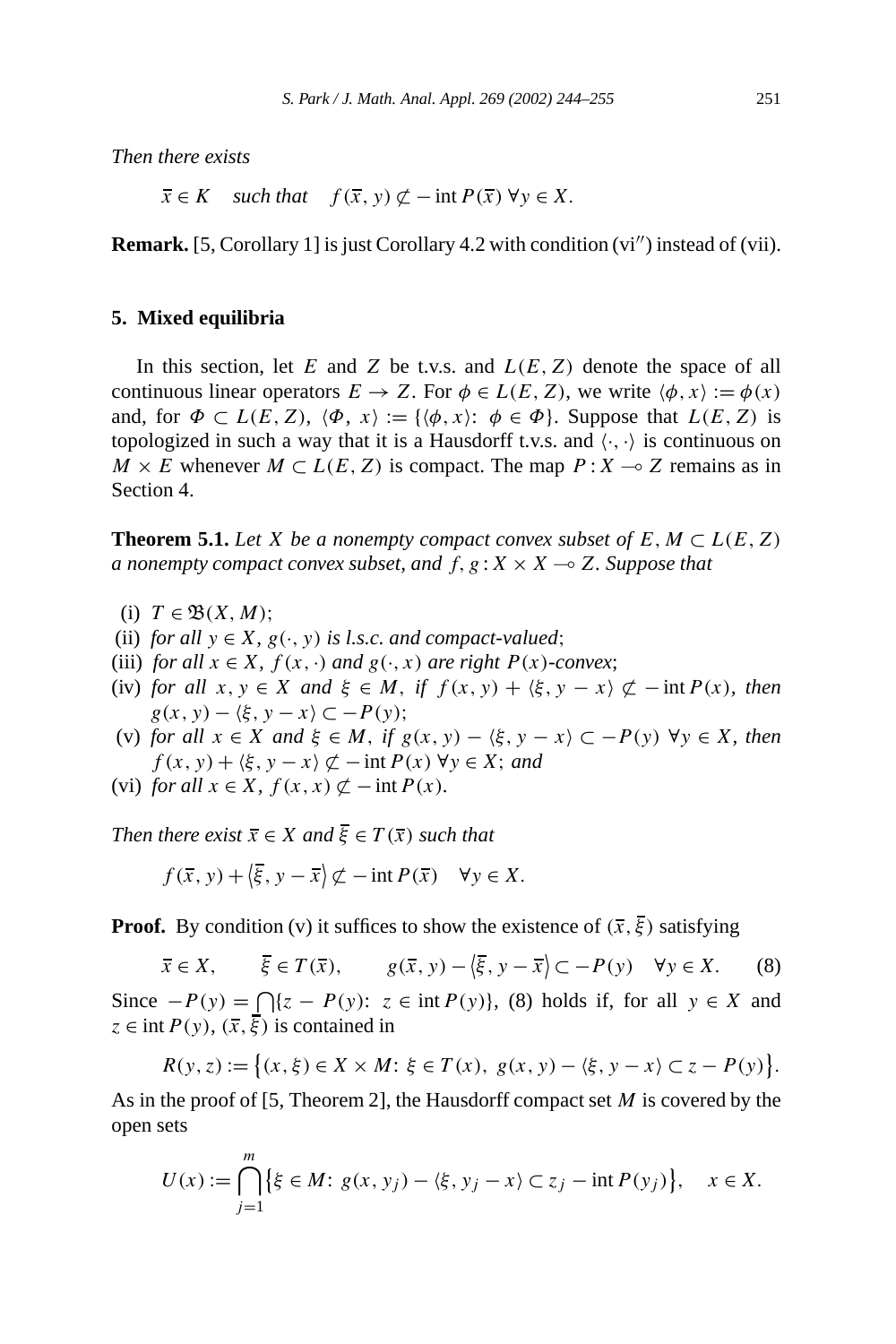Hence there exist a finite subcover  $U(x_1), \ldots, U(x_n)$  and a continuous partition of unity  $\beta_1, \ldots, \beta_n$  subordinate to this subcover; i.e., nonnegative continuous functions  $\beta_i : M \to \mathbb{R}$  with  $\sum_{i=1}^n \beta_i(\xi) = 1$  for all  $\xi \in M$  and  $\xi \in U(x_i)$  whenever  $\beta_i(\xi) \neq 0$ . Then  $p(\xi) := \sum_{i=1}^{n} \beta_i(\xi) x_i \in Q = \text{co}\{x_i : 1 \leq i \leq n\} \subset X$  defines a continuous map  $p: M \to X$ . Since  $T \in \mathfrak{B}(X, M)$ ,  $(p|_{T(Q)})(T|_Q): Q \to Q$  has a fixed point  $x' \in p(T(x'))$ . Hence there exists  $\xi' \in T(x')$  such that  $x' := p(\xi') =$  $\sum_{i \in I} \beta_i(\xi') x_i$ , where  $I := \{i : \beta_i(\xi') > 0\}$ . Then, from (iii) and  $\xi' \in U(x_i)$  for all  $i \in I$ , it follows for all *j* that

$$
g(x', y_j) - \langle \xi', y_j - x' \rangle \subset \sum_{i \in I} \beta_i(\xi') \big(g(x_i, y_j) - \langle \xi', y_j - x_i \rangle\big) - P(y_j)
$$

$$
\subset z_j - \text{int } P(y_j) - P(y_j)
$$

$$
\subset z_j - P(y_j),
$$

hence  $(x', \xi') \in R(y_j, z_j)$ , and this proves (8).  $\Box$ 

**Remarks.** 1. [5, Theorem 2] is a particular case of Theorem 5.1 when *L(E, Z)* is locally convex and  $T: X \to M$  is u.s.c. with nonempty closed convex values.

2. Theorem 5.1 remains true whenever the compactness of *X* is replaced by the following coercivity condition:

(vii) *there exists a nonempty compact subset K of X such that for each*  $N \in \langle X \rangle$ *there exists a compact convex subset*  $L_N$  *of*  $X$  *containing*  $N$  *such that for each*  $x \in L_N \backslash K$  *and*  $\xi \in T(x)$  *there exists a*  $y \in L_N$  *with*  $g(x, y)$  −  $\langle \xi, y - x \rangle \not\subset -P(y)$ .

The proof is similar to that of remark after Theorem 4.1 . As in [5], from Theorem 5.1, we can deduce the following:

**Corollary 5.2.** *Let X be a nonempty convex subset of*  $E$ *,*  $M \subset L(E, Z)$  *a nonempty compact convex subset, and*  $f: X \times X \rightarrow Z$ *. Suppose that* 

- (i)  $T \in \mathfrak{B}(X, M);$
- (ii) *for all*  $y \in X$ *,*  $f(y, \cdot)$  *is l.s.c. and compact-valued*;
- (iii) *for all*  $x \in X$ *,*  $f(x, \cdot)$  *is right*  $P(x)$ *-convex*;
- (iv) *for all*  $x, y \in X$  *and*  $\xi \in M$ *, if*  $f(x, y) + \langle \xi, y x \rangle \not\subset -\text{int } P(x)$ *, then f* (*y*, *x*) −  $\langle \xi, y - x \rangle$  ⊂ − *P* (*y*);
- (v) *for all*  $x, y \in X$ *,*  $f(\cdot, y)$  *is u.s.c. on* [ $x, y$ ]*, and* int  $P(\cdot)$  *has open graph*;
- (vi) *for all*  $x \in X$ *,*  $f(x, x) \not\subset$  − int  $P(x)$ *; and*
- (vii) *there exists a nonempty compact subset K of X such that for each*  $N \in \langle X \rangle$ *there exists a compact convex subset*  $L_N$  *of*  $X$  *containing*  $N$  *such that for each*  $x \in L_N \backslash K$  *and*  $\xi \in T(x)$  *there exists a*  $y \in L_N$  *with*  $f(x, y)$  +  $\langle \xi, y - x \rangle \subset -\text{int } P(x)$ *.*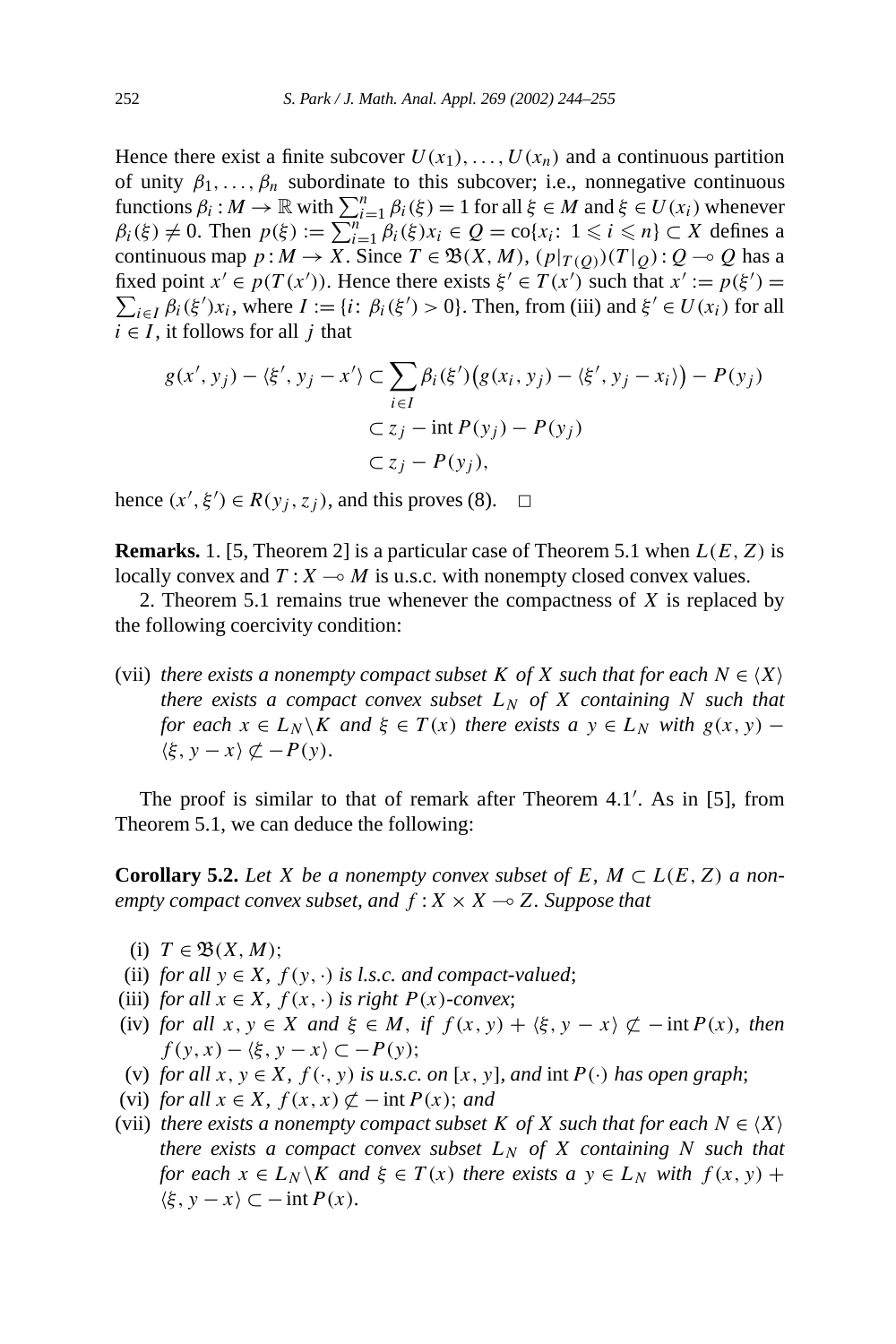*Then there exist an*  $\overline{x} \in K$  *and*  $a \overline{\xi} \in T(\overline{x})$  *such that* 

$$
f(\overline{x}, y) + \langle \overline{\xi}, y - \overline{x} \rangle \not\subset -\text{int } P(\overline{x}) \quad \forall y \in X.
$$

**Remark.** If  $L(E, Z)$  is locally convex and *T* is u.s.c. with nonempty closed convex values, then Corollary 5.2 reduces to [5, Corollary 2].

### **6. Further existence results**

In this section, we obtain generalized forms of the results of Section 4 in [5]:

**Theorem 6.1.** *Let A be a Hausdorff space,*  $(B \supset D; \Gamma)$  *a G*-convex space, and *T* ∈  $\mathfrak{B}(B, A)$  *a compact map. Let G*, *H* ⊂ *A* × *B have the following properties:* 

(i) *for all*  $y \in B$  *and*  $x \in T(y)$ *,*  $(x, y) \in H$ ; (ii) *for all*  $y \in B$ *,*  $\{x \in A : (x, y) \notin G\}$  *is open in A*; (iii) *for all*  $x \in A$ *,*  $\{x \in B: (x, y) \notin H\}$  *is*  $\Gamma$ *-convex; and*  $(iv)$  *H*  $\subset$  *G*.

*Then there exists an*  $\overline{x} \in A$  *such that*  $(\overline{x}, y) \in G$  *for all*  $y \in B$ *.* 

**Proof.** Suppose that such an  $\bar{x}$  does not exist. Then for each  $x \in A$ , there exists  $a \ y \in B$  such that  $(x, y) \notin G$  and hence  $(x, y) \notin H$  by (iv). Let  $K := \overline{T(B)}$  and define a multimap  $S: K \longrightarrow B$  by

$$
S(x) := \{ y \in B : (x, y) \notin H \}, \quad x \in K.
$$

Then each *S(x)* is *Γ* -convex by (iii), and

$$
K \subset A = \bigcup_{y \in B} \{x \in A: (x, y) \notin G\} = \bigcup_{y \in B} \text{int}\{x \in A: (x, y) \notin H\}
$$

$$
= \bigcup_{y \in B} \text{int } S^-(y).
$$

Since *K* is compact and  $S: K \to B$  is a  $\Phi$ -map, by Lemma 3.1, *S* has a continuous selection  $f: K \to B$  such that  $f = \phi_N \circ p$  for some  $p: K \to \Delta_n, \phi_N: \Delta_n \to \Gamma_N$ , and  $N \in \langle D \rangle$ . Since  $T \in \mathfrak{B}(B, A)$ , the composition

$$
\Delta_n \xrightarrow{\phi_N} \Gamma_N \xrightarrow{T|_{\Gamma_N}} T(\Gamma_N) \hookrightarrow K \xrightarrow{p} \Delta_n
$$

has a fixed point  $e_0 \in \Delta_n$ . Then  $e_0 \in (p \circ T \circ \phi_N)(e_0)$  and

$$
y_0 := \phi_N(e_0) \in (\phi_N \circ p \circ T)(y_0) = (f \circ T)(y_0) \subset (S \circ T)(y_0).
$$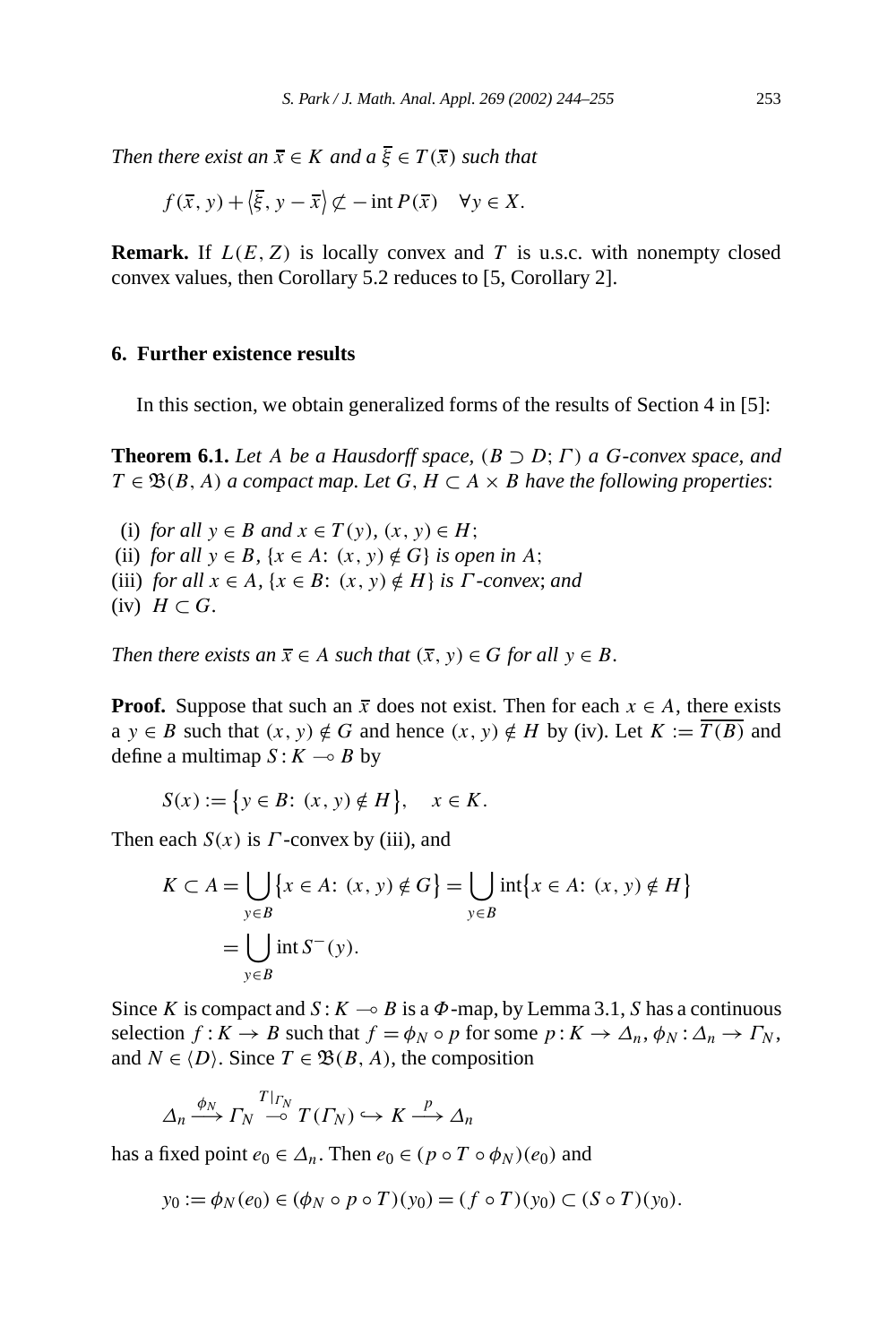Hence there exists an  $x_0 \in T(y_0)$  such that  $y_0 \in S(x_0)$ . Note that  $x_0 \in T(y_0)$ implies  $(x_0, y_0)$  ∈ *H* by (i). On the other hand,  $y_0$  ∈ *S*( $x_0$ ) implies  $(x_0, y_0) \notin H$ , a contradiction.  $\Box$ 

For a convex subset *B* of a t.v.s., Theorem 6.1 reduces to the following:

**Theorem 6.2.** *Let A be a Hausdorff space, B a convex subset of a t.v.s., G,*  $H \subset$  $A \times B$ , and  $T \in \mathfrak{B}(B, A)$  *a compact map. Suppose that* (i)–(iv) *of Theorem* 6.1 *holds* (*obviously*  $\Gamma$ *-convex means the usual convexity*)*. Then there exists an*  $\overline{x} \in A$ *such that*  $(\bar{x}, y) \in G$  *for all*  $y \in B$ *.* 

**Remark.** [5, Theorem 3] is a particular form of Theorem 6.2 for the case where *A* is a compact convex subset of a locally convex t.v.s. and *T* is an u.s.c. multimap with nonempty closed convex values.

From Theorem 6.2, we obtain the following improved version of [5, Theorem 4]:

**Theorem 6.3.** *Let A be a Hausdorff compact space, B a convex subset of a t.v.s., and*  $T \in \mathfrak{B}(B, A)$  *such that*  $T(B) = A$ *. Let*  $F, G \subset A \times B$  *have the following properties*:

(i) *for all*  $y \in B$  *and*  $x \in T(y)$ *,*  $(x, y) \in F$ ; (ii) *for all*  $y \in B$ ,  $\{x \in A: (x, y) \notin G\}$  *is open in A*; (iii) *for all*  $x \in A$ ,  $\{y \in B: (x, y) \notin F\}$  *is convex*;  $(iv)$  *F* ⊂ *G*; *and* (v) *for all*  $v, y \in B$ *,*  $v \neq y$ *, and all*  $x \in T(v)$ *,* 

 $(x, u) ∈ G \forall u ∈ [v, y]$  *implies*  $(x, y) ∈ F$ .

*Then there exists*  $\overline{x} \in A$  *such that*  $(\overline{x}, y) \in F$  *for all*  $y \in B$ *.* 

**Proof.** By putting  $H := F$  in Theorem 6.2, we have an  $\overline{x} \in A$  such that  $(\overline{x}, u) \in G$ for all  $u \in B$ . Since  $\overline{x} \in T(v)$  for some  $v \in B$ , it follows from (v) and (i) that  $(\overline{x}, y)$  ∈ *F* for all  $y$  ∈ *B*.  $□$ 

Literature on examples can be seen in [5] and references therein.

#### **References**

[1] E. Blum, W. Oettli, From optimization and variational inequalities to equilibrium problems, Math. Student 63 (1994) 123–145.